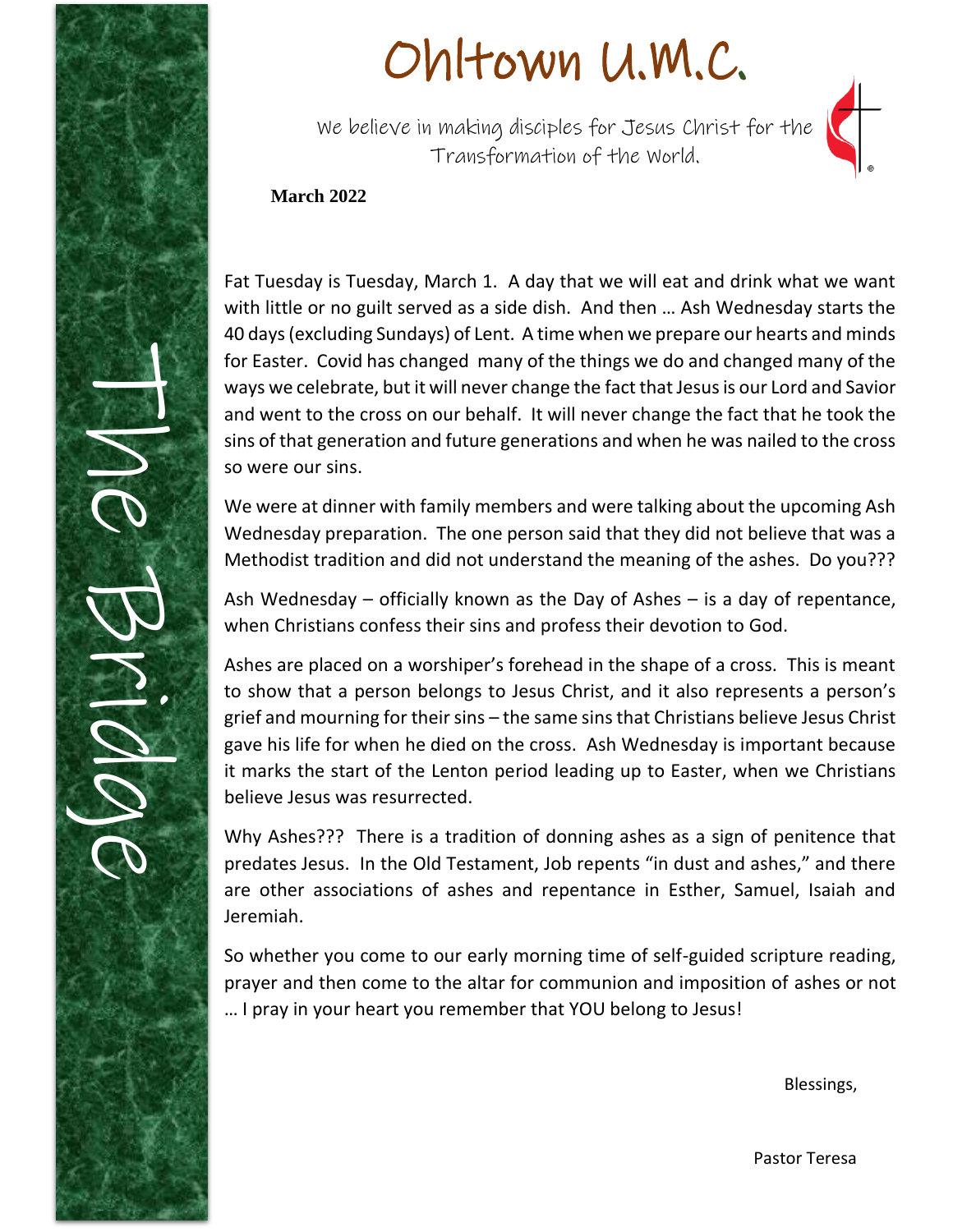#### **Ash Wednesday Service**

The Administrative council voted to have a time of self-reflection, prayer and scripture on Ash Wednesday. The Church will be open from 7:00 a.m. to Noon. You may enter the church through the back door and then pick up a sheet to help you with Scripture text, prayer and a moment of silence. When you are ready to receive communion and Ashes, you may approach the Altar rail and Pastor Teresa will serve you. Then you may leave.

IF you want a more traditional Service in the evening, Boardman U.M.C. will be holding an Ash Wednesday service in their chapel at 6:30 p.m. Pastor Teresa will be assisting with this service if you would like to attend.

#### **Thank you**

Our Chili Sales were a BIG success this year. Thank you, Kevin Hood, and all those who helped make, package, sell and buy the chili. You are all so wonderful.

#### **Thank you, trustees!**

We had a great deal of snow and ice this past February and the Trustees were wonderful about keeping the parking lot clear. They are also very good about sucking up the water in the kitchen when the water came sneaking in. Thank you for all you do for our Church.

#### **Dear Friends of Ohltown Church**

Thank you so much for your very generous donation to the Humility House Resident Activity Fund of \$500! We are planning to meet with the residents to gather ideas for some fun activities in the near future, made possible by your generous hearts. Thank you once again. Amanda Miller, LNHA, MHA Administrator

#### **Dear Church Family**

Thank you all for your thoughts and prayers. John & Mary Jane

**Words are certainly inadequate** to express my gratitude at this time of loss. Randy loved Ohltown Church. Even though times are dark at this moment for me, I know that my faith and Church family will carry me though this time. Thank you for all you have done and will do. Cheryl



Daylight Saving Time begins on Sunday, **March 13, 2022, at 2:00 A.M.** As we sleep, the clocks "spring forward" one hour! Don't forget!

#### **Bible Study**

Beginning on March 1 and running through April 5, Bible Study will be on Tuesday's from 11:00 AM – Noon. We will study "The Easter Experience" *by Thomas Nelson*. During the Easter Experience, we will feel…meet…and enter the last few hours of Jesus' natural life, as well as the first few hours of His resurrected life. Come join us for this experience. *(Books are available on the table in the back of the church)*

*Our deepest sympathies go out to Cheryl & Baron in the passing of their youngest son.*

*Our deepest sympathies go out to the Hornberger family in the passing of their cousin, Heather.*

*Our deepest sympathies go out to Cheryl in the passing of Randy.*

*Our deepest sympathies go out to Mary Jane & Linda in the passing of their friend, Penny.*

*Our condolences go out to the Opencar family in the passing of Nick.*

*Congratulations to Angie for the birth of her third grandchild!!*



#### **Dear Ohltown UMC Missions Committee:**

Thank you so much for your generous and thoughtful donation to our resident activities! It will bring much joy and many wonderful opportunities to our residents! Thank you, Victoria House Staff & Residents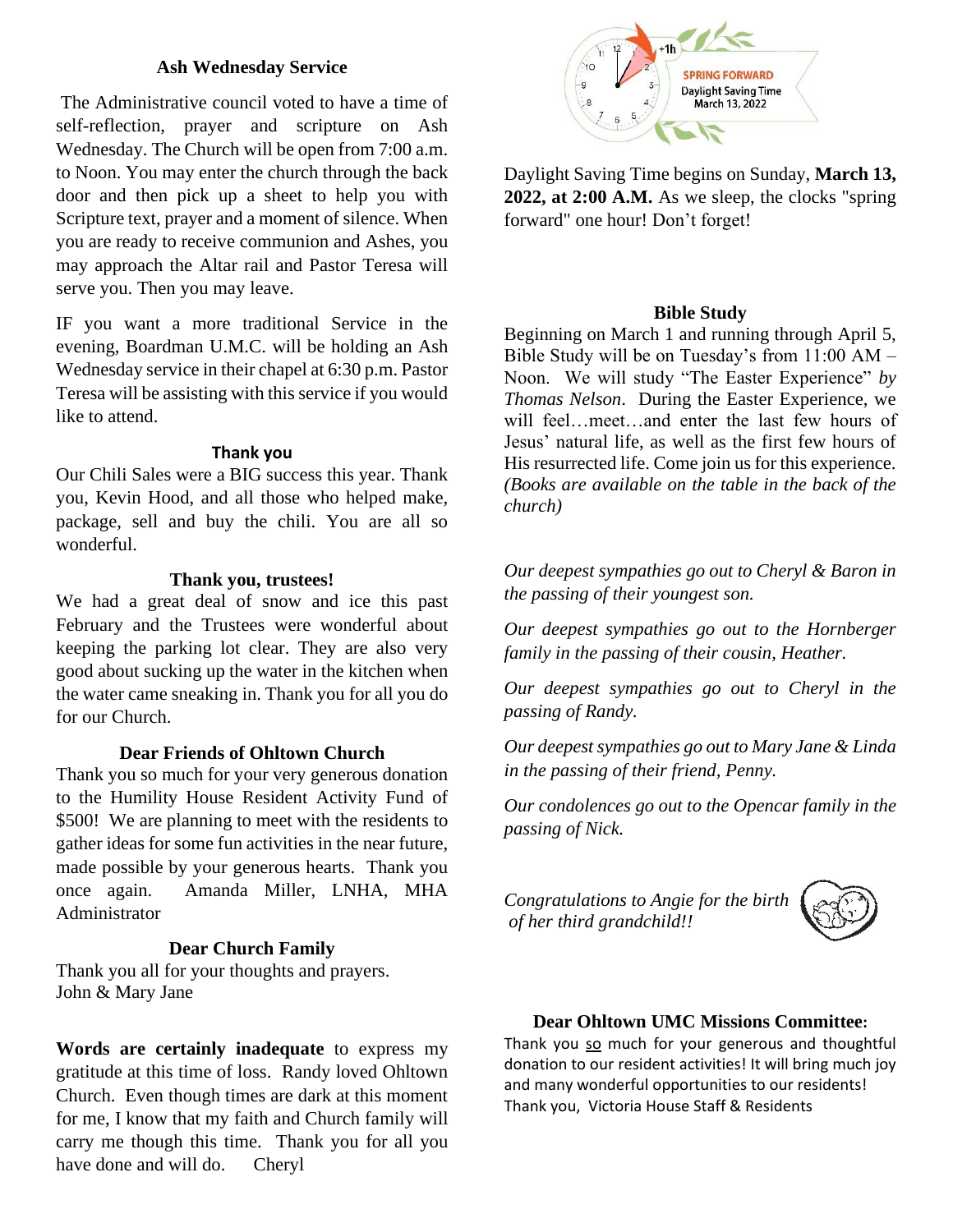## **MARCH 2022**

| <b>Sunday</b>                                                                            | <b>Monday</b>           | <b>Tuesday</b>                                 | Wednesday                                                                                  | <b>Thursday</b>                                | <b>Friday</b>                                                                             | Saturday                                      |
|------------------------------------------------------------------------------------------|-------------------------|------------------------------------------------|--------------------------------------------------------------------------------------------|------------------------------------------------|-------------------------------------------------------------------------------------------|-----------------------------------------------|
| 27                                                                                       | 28                      | $\mathbf{1}$<br>11:00 AM<br><b>Bible Study</b> | $\overline{2}$<br>Ash Wednesday<br><b>Open Sanctuary</b><br>7 AM - Noon<br>Quilters 10 - 2 | $\overline{\mathbf{3}}$                        | 4                                                                                         | 5                                             |
| 6<br><b>Worship Service</b><br>9:30 AM<br><b>Communion</b>                               | $\overline{\mathbf{z}}$ | 8<br>11:00 AM<br><b>Bible Study</b>            | 9<br>Quilters 10 - 2                                                                       | 10                                             | 11                                                                                        | 12                                            |
| 13<br><b>Worship Service</b><br>9:30 AM<br><b>Daylight Savings</b><br><b>Time Begins</b> | 14                      | 15<br>11:00 AM<br><b>Bible Study</b>           | 16<br>Quilters 10 - 2                                                                      | 17<br>St Patrick's Day                         | 18                                                                                        | 19                                            |
| 20<br><b>Worship Service</b><br>9:30 AM<br><b>First day</b><br>Spring                    | 21                      | 22<br>11:00 AM<br><b>Bible Study</b>           | 23<br>Quilters 10 - 2                                                                      | 24                                             | 25                                                                                        | 26                                            |
| 27<br><b>Worship Service</b><br>9:30 AM                                                  | 28                      | 29<br>11:00 AM<br><b>Bible Study</b>           | 30<br>Quilters 10 - 2                                                                      | 31                                             | $\mathbf{1}$                                                                              | $2^{\circ}$<br>APRIL                          |
|                                                                                          |                         |                                                |                                                                                            | Date<br>Feb. 6<br>Feb. 13<br>Feb. 20<br>Feb 27 | <b>Attendance</b><br><b>Online Views</b><br>48<br>73<br>43<br>58<br>56<br>109<br>58<br>96 | Gifts<br>\$2855<br>\$2320<br>\$2473<br>\$1995 |